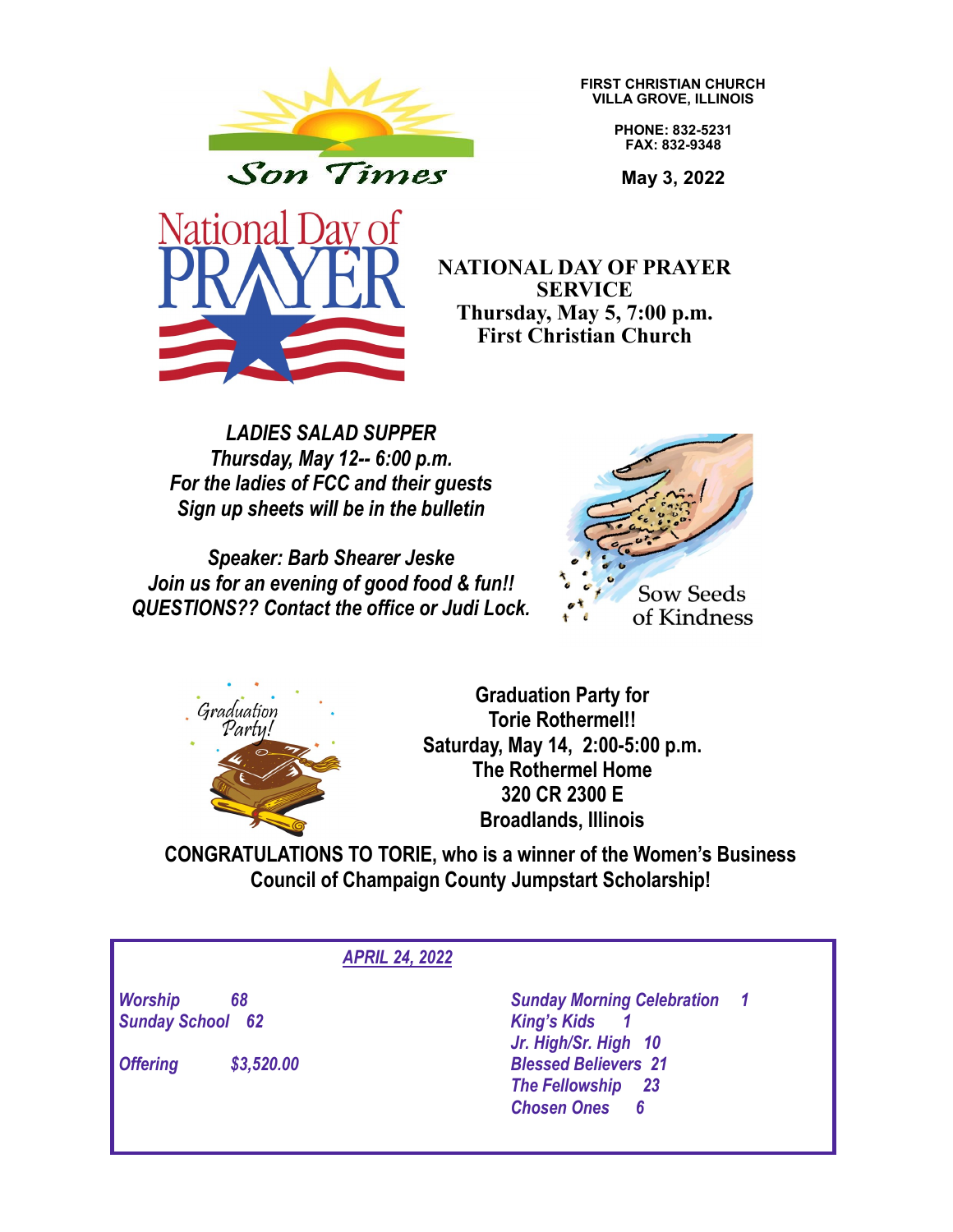

**Patty Barron (Dwight & Evelyn Howard's niece)- had emergency surgery of a bleeding bowel Nancy Burkeen (Kate Shunk's aunt)- cancer Maria Crane (Toni Cassano's granddaughter)- successful heart surgery; she is in a lot of pain Family of Debbie Davis- Leslie Harris' mother; her memorial service will be Saturday, May 7, 1:00 p.m. at Edwards Funeral Home in Arcola Barbara Dutton (Holly Wiggam's mother)- pancreatitis, and diagnosed with a tumor on her kidney (which causes pain in her back), heart problems and high enzymes in her liver Praise! Steven & Lora Gordon had a new granddaughter two weeks ago- her name is Bonnie Mae Beverley Harvey (friend of Garland Hubert & the Rothermel's)- chemo Janice Thode- was in a car accident; is recovering, but has severe restrictions Hal Wiggam- on the mend**



**2022 Community Vacation Bible School** 

**July 10-14 6:30-8:30 p.m. VG United Methodist Church** 

*Sign-up for VBS by using your phone to scan the QR code located on the right.*